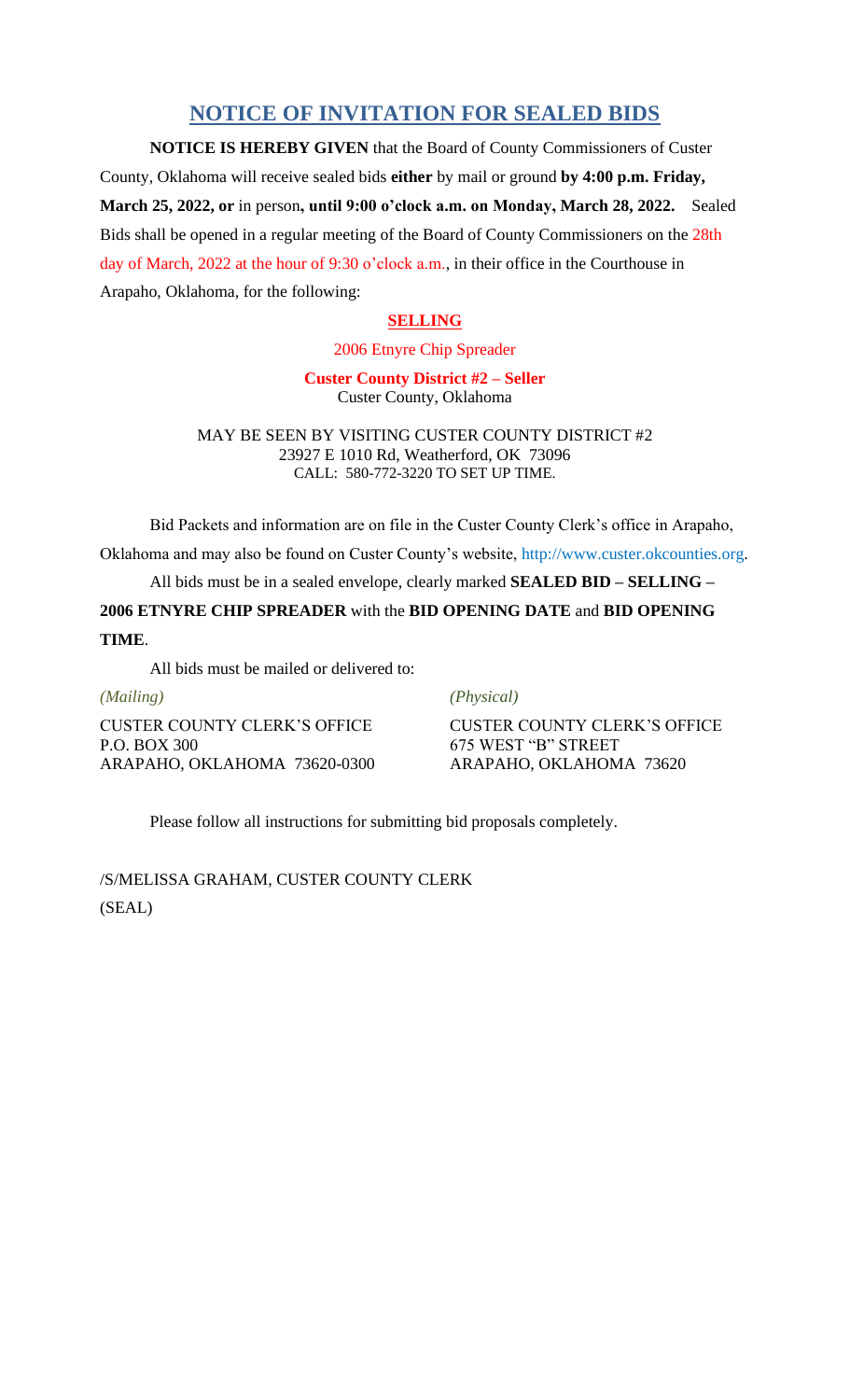#### **INSTRUCTIONS FOR SUBMITTING BID PROPOSALS**

- 1. This entire packet (Invitation to Bid, Instructions, Minimum Specifications, and Affidavit for Filing with Competitive Bid) shall be known as the "Invitation to Bid" form. Fill out the "Invitation to Bid" form *completely*.
- 2. Identify the outside of the sealed envelope as follows:

**SEALED BID – SELLING – 2006 Etnyre Chip Spreader CLOSING – March 28, 2022, 9:00 a.m. BID OPENING – March 28, 2022, 9:30 a.m**

- 3. Place your company name and return address on the outside of the envelope.
- 4. File the bid proposal with the Custer County Clerk, either **by mail or ground** by 4:00 p.m. Friday, March 25, 2022, or **in person**, until 9:00 o'clock a.m. on Monday, March 28, 2022. Bids received after this time will be rejected and unopened. All bids will be opened at 9:30 o'clock a.m., March 28, 2022 during the County Commissioner's meeting held in the Custer County Courthouse, Arapaho, Oklahoma, Room 104, at 675 West "B" Street, Arapaho, Oklahoma.
- 5. All forms must be filled out completely. Any incomplete forms could result in rejection if the Board of County Commissioners considers such action to be in the best interest of Custer County.
- 6. The address of the Custer County Clerk is as follows:

*(Mailing) (Physical)* CUSTER COUNTY CLERK'S OFFICE CUSTER COUNTY CLERK'S OFFICE P.O. BOX 300 675 WEST "B" STREET ARAPAHO, OKLAHOMA 73620-0300 ARAPAHO, OKLAHOMA 73620

- 7. All bid information shall be typewritten, or legibly written in ink. All corrections shall be initialed by the person signing the form(s).
- 8. If you have any questions regarding the bid information, or the bid deadlines, etc., please contact Melissa Graham, Custer County Clerk or Debbie Bright, Purchasing Agent at (580) 323- 4420.

### **NOTE: ALL BID PROPOSALS WHICH DO NOT CONTAIN THE "INVITATION TO BID" AND THE SIGNED/NOTARIZED "AFFIDAVIT FOR FILING WITH COMPETITIVE BID", WILL BE DECLARED INVALID AND REJECTED.**

# **THE BOARD OF COUNTY COMMISSIONERS RESERVES THE RIGHT TO REJECT ANY AND ALL BIDS.**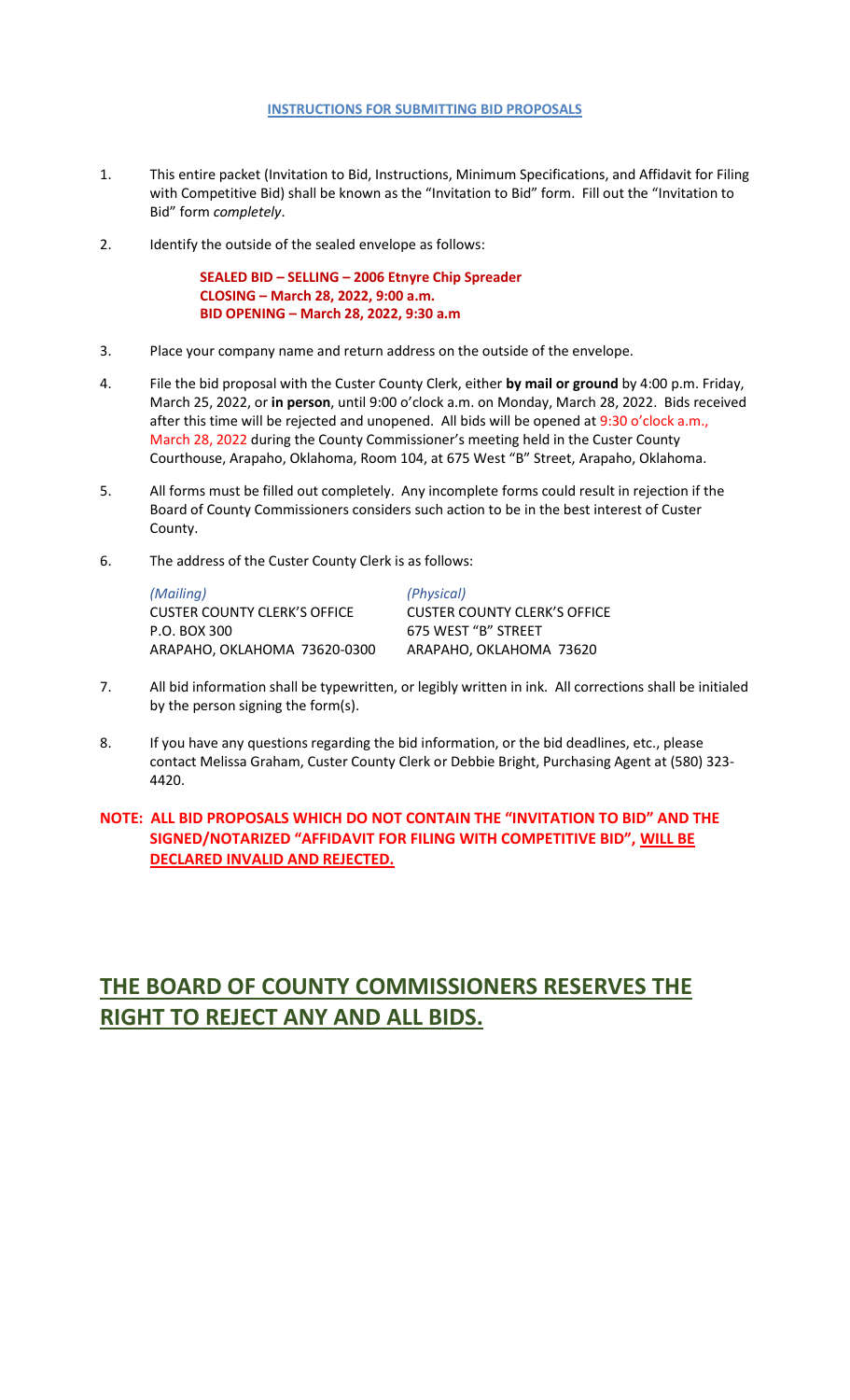## **SEALED BID FOR 2006 ETNYRE CHIP SPREADER SPECIFICATIONS**

- 1. Year: 2006
- 2. Model: Quad
- 3. Hopper Width: 14 feet
- 4. Transmission: Hydrostat Four Wheel Drive with Traction Control
- 5. Power Train: 5.9 Cummins QSB
- 6. Tires and Wheels: (4) 385/65R22.5
- 7. Operators Stations: Dual Control Operator Station with Manual Shift Seat Assembly
- 8. Conveyors: 24" Belts with Automatic on/off
- 9. Operating Condition: Works as New, \$38,000.00 upgrade to current production Computer drive system in 2021
- 10. Approximately 700 hours

**AMOUNT OFFERED: ……………………………………\$\_\_\_\_\_\_\_\_\_\_\_\_\_\_\_** 

# **POSSESSION WILL BE GIVEN AFTER PAYMENT TO CUSTER COUNTY CLEARS.**